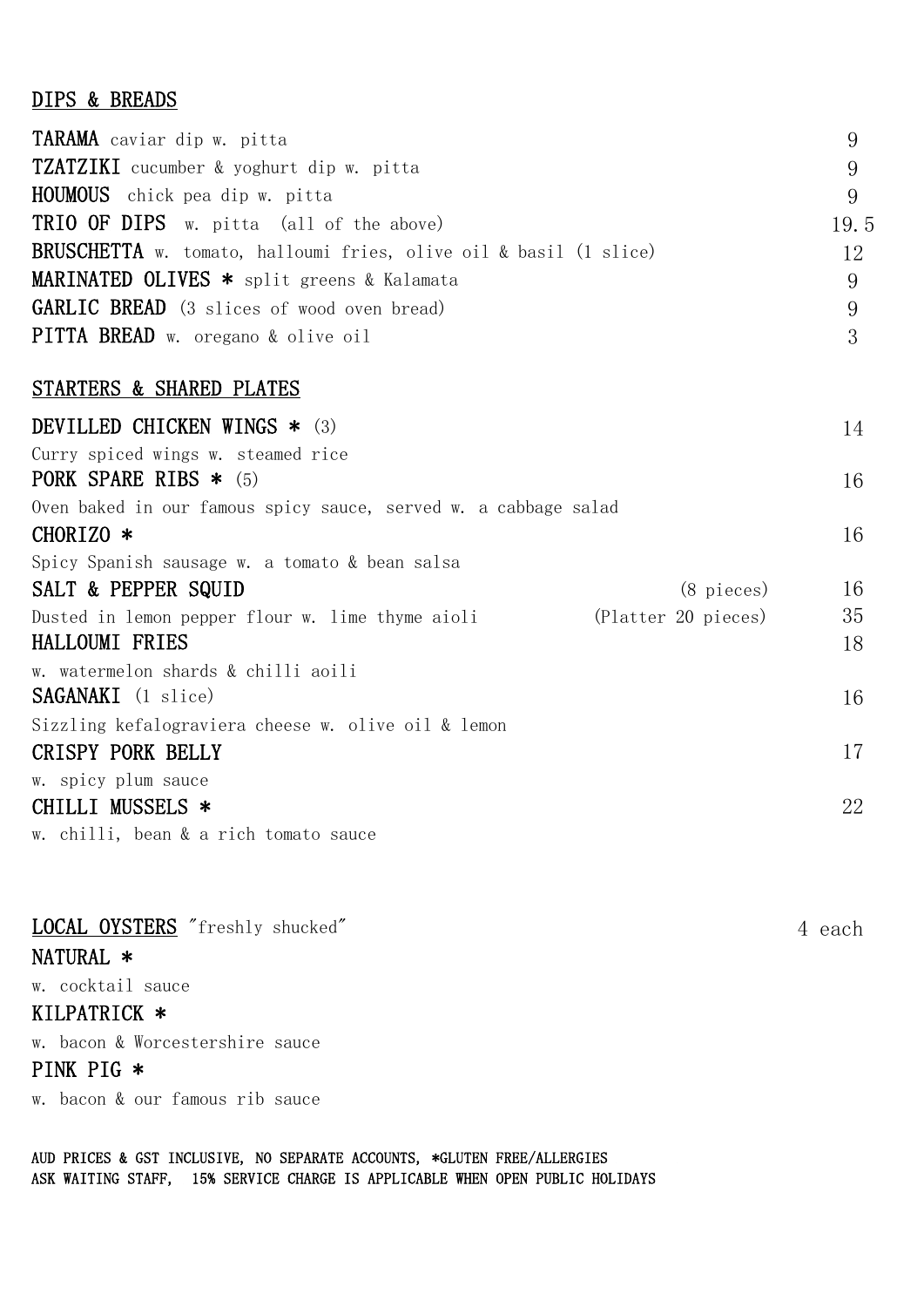| <b>MAIN COURSE</b> "weights are approximate + prior to cooking"                                        |                     |    |
|--------------------------------------------------------------------------------------------------------|---------------------|----|
| <b>PORK SPARE RIBS *</b> $(14 + ribs)$                                                                 |                     | 44 |
| Baked in our famous spicy sauce w. a cabbage salad<br><b>MARRIAGE *</b> (10 ribs + 3 wings)            |                     | 44 |
| Pork spare ribs & chicken wings w. a cabbage salad<br>DEVIILED CHICKEN WINGS $*$ (9 wings)             |                     | 29 |
| Baked in our famous spicy sauce w. a hint of curry & steamed rice                                      |                     |    |
| STEAK & RIBS *                                                                                         |                     | 49 |
| 220gm "Thousand Guineas" scotch fillet charred medium,                                                 |                     |    |
| 8 of our famous ribs, fries and a cabbage salad<br>PORKZILLA CHOP 400 gm                               |                     | 47 |
| w. a spicy plum sauce, potatoes & greens<br>ROAST PORCHETTA *                                          |                     | 37 |
| slow roasted pork scotch fillet w. apricot glaze, crackling, potatoes & greens<br>PORK MEDALLION 250gm |                     | 37 |
| Pork fillet wrapped w. bacon, gravy, apple sauce, potatoes & greens<br><b>PARMI</b> chicken or pork?   |                     | 29 |
| w. Napolitano sauce, cheese, salad & fries<br><b>CRISPY PORK BELLY</b>                                 |                     | 37 |
| w. wok tossed greens & a spicy plum sauce<br>CHIMMI CHOOK *                                            |                     | 31 |
| char grilled (Argentinian spice rubbed) free range breast w. rice & greens                             |                     |    |
| CHICKEN MEDITERRANEAN                                                                                  |                     | 31 |
| Crumbed free range chicken breast filled w. fetta, spinach                                             |                     |    |
| & semi dried tomatoes, Napolitano sauce, potatoes & greens                                             |                     |    |
| SPAGHETTI EGGPLANT BOLOGNESE V                                                                         |                     | 29 |
| w. olive oil, garlic, eggplant, mushroom, onion, carrot, celery & tomato                               |                     |    |
| SPAGHETTI MARINARA                                                                                     |                     | 38 |
| w. mussels, prawns, squid in a red sauce                                                               |                     |    |
| CRISPY SKIN SALMON * pink or thru?                                                                     |                     | 39 |
| Pan seared N.Z King salmon w. potatoes, greens & a lemon dill butter                                   |                     |    |
| KING GEORGE WHITING                                                                                    | $(1)$ piece)        | 31 |
| beer battered local fillets w. fries, salad & lime/thyme aioli                                         | $(2 \text{ piece})$ | 47 |
| THAI CHILLI PRAWNS (5)                                                                                 |                     | 46 |
| Australian jumbo prawns wok tossed in chilli, garlic, onion, capsicum & carrot                         |                     |    |

# LET US FEED YOU!!

| MINIMUN 6 PEOPLE                     |                                                 | <b>BANQUET MENU</b> | per person                                                                   | 65 |
|--------------------------------------|-------------------------------------------------|---------------------|------------------------------------------------------------------------------|----|
| GARLIC BREAD<br><b>SCOTCH FILLET</b> | SALT & PEPPER SQUID<br><b>CRISPY PORK BELLY</b> |                     | PORK SPARE RIBS<br>DEVILLED CHICKEN WINGS<br><b>CHORIZO</b><br>CRUNCHY FRIES |    |
|                                      | HALLOUMI FRIES                                  |                     | COS LEAF SALAD                                                               |    |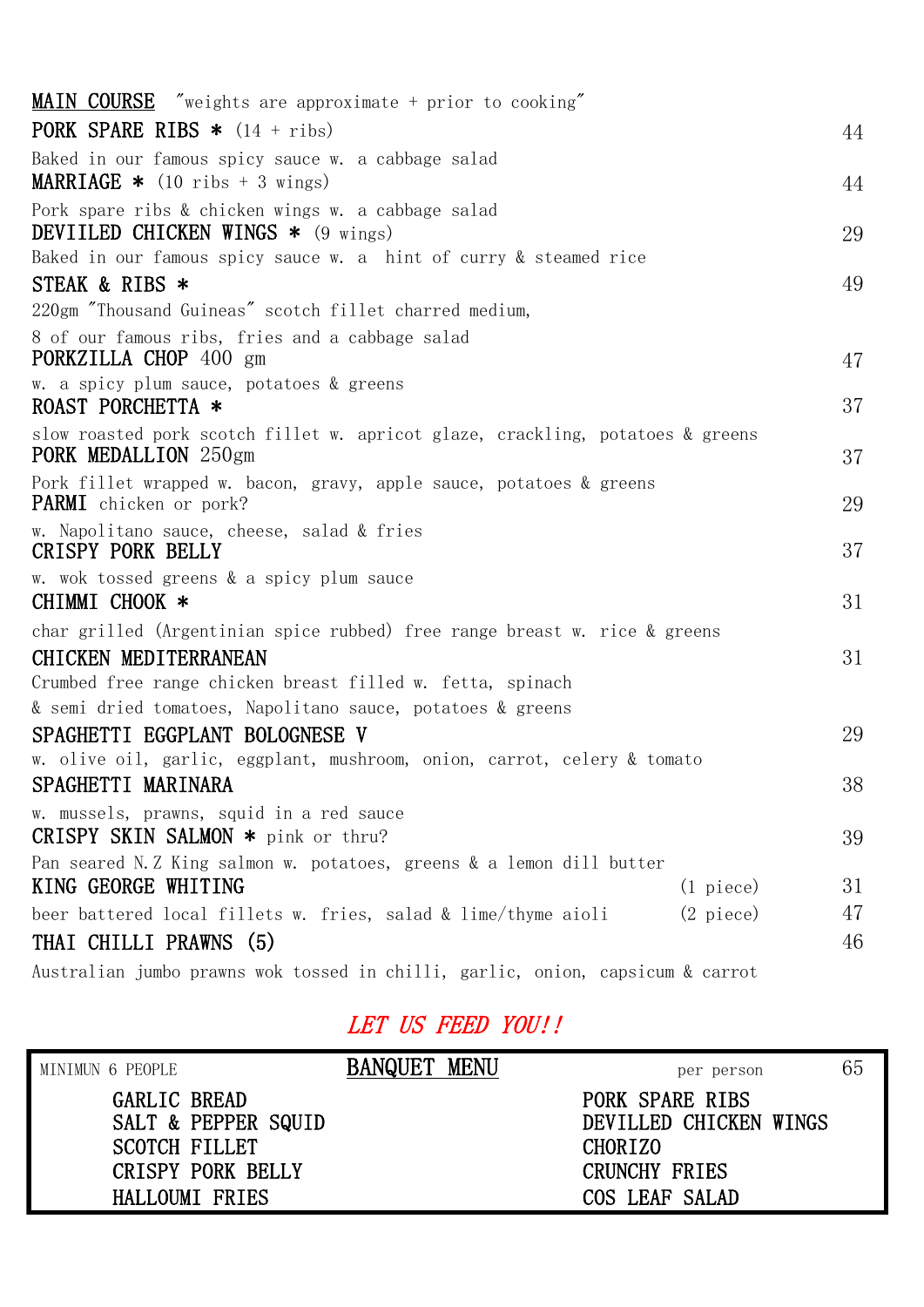| <b>BEEF</b><br>"All our cuts are from verified "Thousand Guineas" shorthorn beef.       |          |                  |    |
|-----------------------------------------------------------------------------------------|----------|------------------|----|
| Superior in taste with a buttery flavour, juiciness & tenderness                        |          |                  |    |
| Eating Quality Assurance: MSA graded                                                    |          |                  |    |
| Breed Type: Shorthorn                                                                   |          |                  |    |
| Average Marble Score: 2+                                                                |          |                  |    |
| Feed: Minimum 100 days on cereal grain                                                  |          |                  |    |
| <b>AUSTRALIAN</b><br>Aged: $21-28$ days                                                 |          | <b>SHORTHORN</b> |    |
| Cooking Method: char grilled                                                            |          |                  |    |
| Accolades : Royal show blue ribbons winner - gold medal winner                          |          |                  |    |
| SCOTCH FILLET *                                                                         | $300$ gm |                  | 52 |
| w. a thyme infused shiraz jus, potatoes & greens                                        | $500$ gm |                  | 69 |
| FILLET MIGNON *                                                                         | $250$ gm |                  | 52 |
| Eye fillet wrapped w. bacon w. mushroom sauce, potatoes & greens                        |          |                  |    |
| PEPPER STEAK                                                                            | $250$ gm |                  | 52 |
| Eye fillet w. a duo of cracked black & green peppercorn sauce                           |          |                  |    |
| w. potatoes & greens                                                                    |          |                  |    |
| BEEF & REEF *                                                                           | $350$ gm |                  | 65 |
| New York cut (sirlion) w. (2) Australian jumbo Prawns, garlic butter, potatoes & greens |          |                  |    |
| THAI BEEF SALAD                                                                         | $200$ gm |                  | 43 |

Eye fillet charred medium rare w. julienne vegetables & a spicy Thai dressing

| PLATTERS all served w. crunchy fries & a cabbage salad              |     |
|---------------------------------------------------------------------|-----|
| PORK SPARE RIBS * 42 ribs                                           | 130 |
| <b>MARRIAGE *</b> 30 ribs $+9$ wings                                | 130 |
| $\textsf{ISTEAK}$ & RIBS $\textbf{*}$ 500gm scotch fillet + 30 ribs | 145 |



## PIG ON A SPIT 1100

w. potatoes, seasonal vegetables, salads & sauces Approx. 19 kg suckling pig Feeds approx. 25 persons plus

72 hrs notice/deposit required